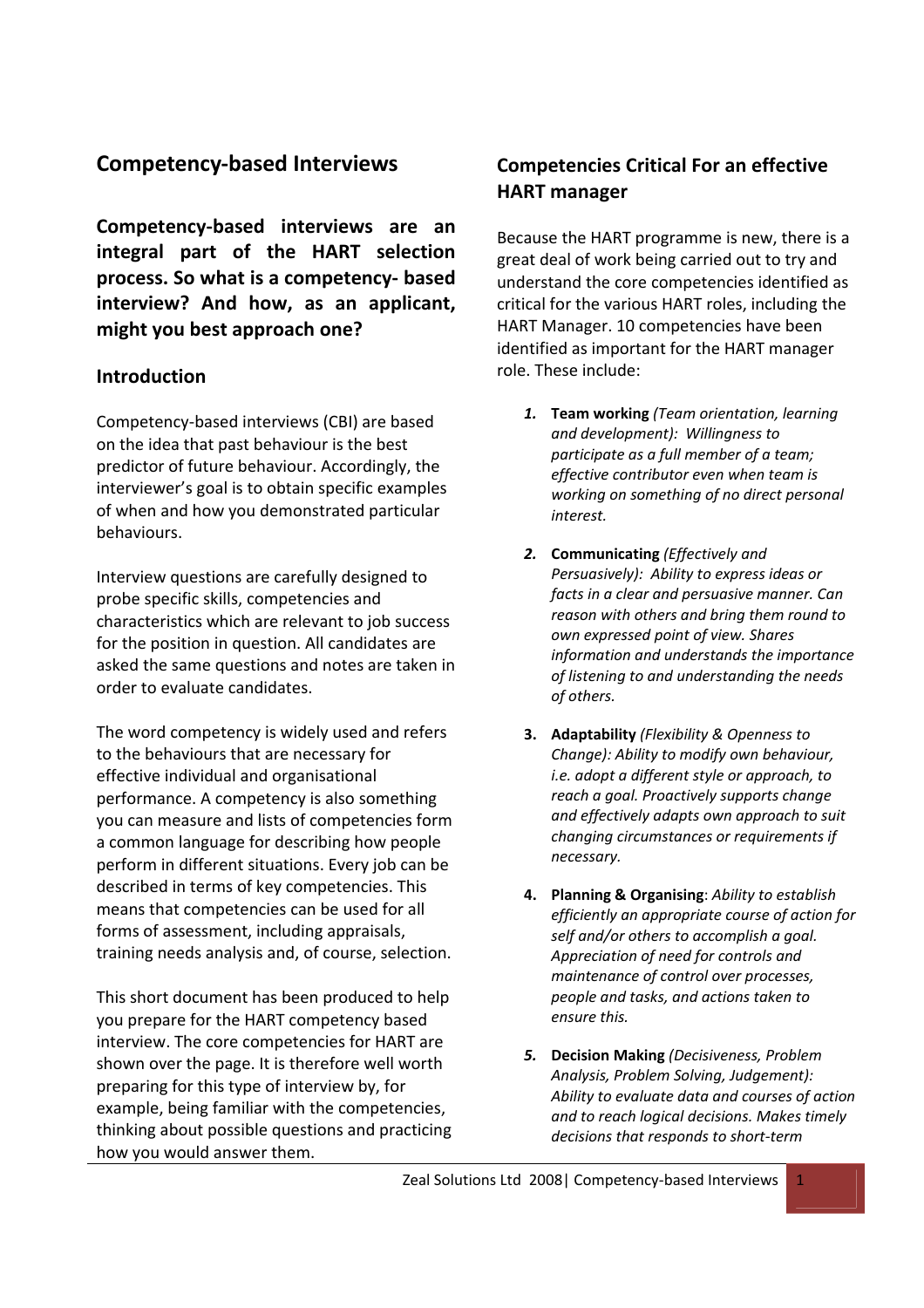*pressures yet does not compromise long‐ term goals. Effective in identifying causes of and offering solutions to problems.*

- *6.* **Networking** *(Relationship Building): Willingness and ability to mix easily with other people, builds relationships and establishes useful contacts.*
- *7.* **Strategic Perspective** *(Organisational Sensitivity and Vision): Takes account of a wide range of longer‐term issues, opportunities and contingencies. Identifies the means of implementing plans in line with the vision and direction.*
- **8. Delivering For Quality and Results**: *Has the ability to get things done within time and cost limitations. Actively influencing events rather than passively accepting, sees opportunities and acts on them. Originates action. Ability to create and maintain a high level of appropriately directed activity. Shows determination and the capacity to work hard. Setting of high goals or standards of performance for self, others and the organisation. Dissatisfied with average performance.*
- **9. Supporting and Developing Others**:

*Develops the skills and competencies of others through training, coaching and other development activities related to current and future roles. Contributes to a working environment in which colleagues accept collective responsibility for output and work cooperatively with each other to ensure high levels of performance.*

*10.* **Integrity**: *Ability to operate fairly and honestly with colleagues. Seen as fair and non judgemental. Able to maintain social, organisation and ethical values in all work activities.*

## **Achieving effective leadership?**

An outcome of the effective (*positive*) application of the above qualities is what we have considered to be an element of **Leadership that enables and engages** (i.e. those who can motivate, enable and inspire others to succeed by utilising appropriate management styles/behaviours. They are also visionary and act as a positive role model).

We would predict that positive outcomes of the above competencies would be seen in terms of having HART personnel that:

- Are excited by the HART role
- Committed to first class team performance
- Engaged and motivated by their work
- Share a vision for HART locally and nationally'
- Integrate well within own environment and with partners
- Strive for high standards of performance and professionalism in all that they do
- Have a positive sense of capability to perform in the role
- Are prepared for HART responding

## **Examples of competency questions**

## **Adaptability**

How quickly and how positively will you adapt to changes in work practices, work roles and work environments?

*Q. Tell me about a time when you had to change your approach to motivating your staff in order to achieve a project/corporate/business objective. .*

#### **Communication**

As a HART member you will need to communicate in an engaging and convincing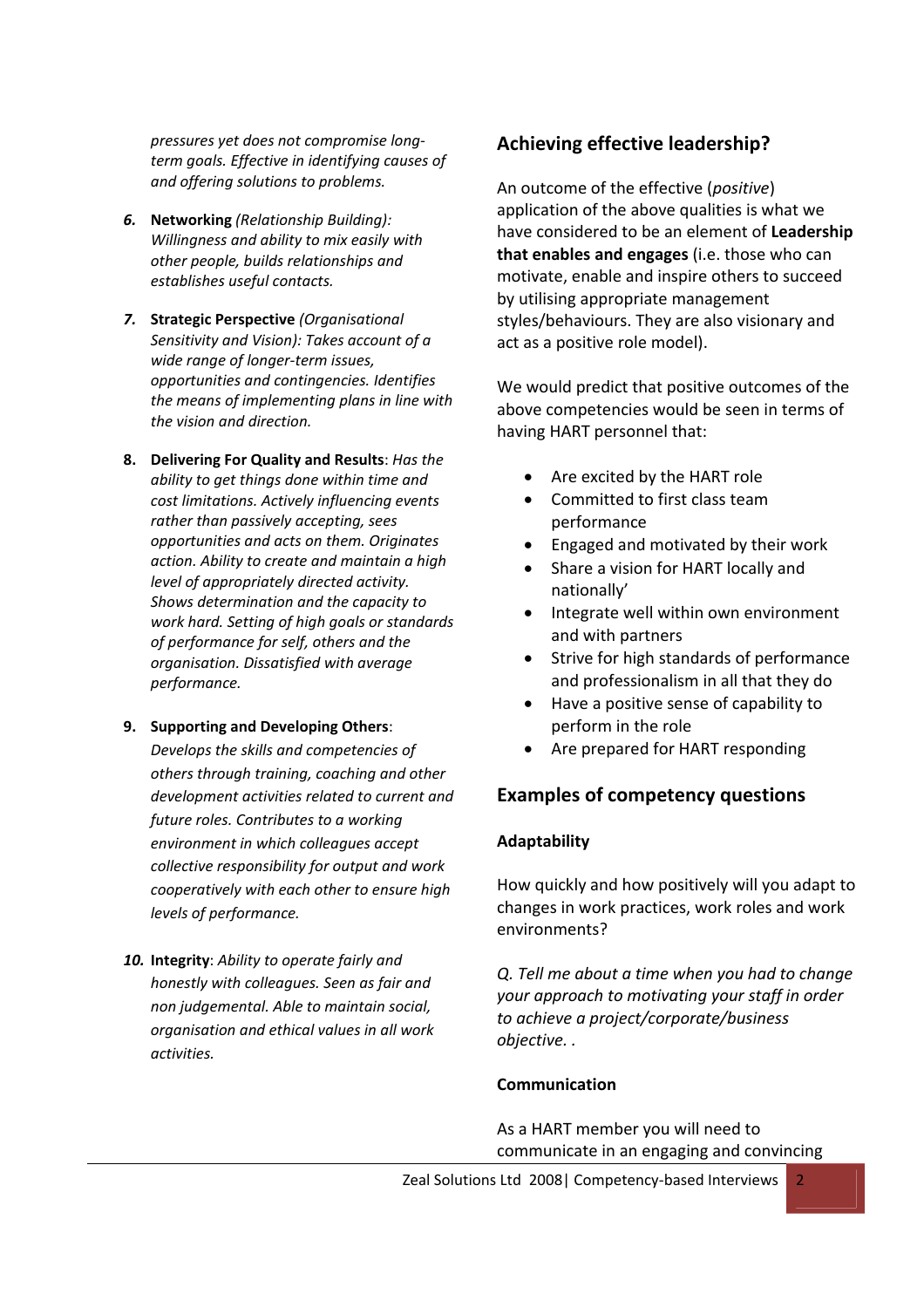way both to your Service work colleagues as well as to other multi-agency partners?

*Q. Please tell me about a time when you could not persuade someone of your point of view.* 

## **Team orientation & development**

The success of HART is dependent upon staff working well together in teams. Being socially competent and able to build and maintain relationships in and beyond the workplace is critical.

*Q. Please describe a time when you have actively encouraged the sharing of knowledge and ideas across teams within your organisation?*

## **Preparing for competency‐based**

## **Interviews**

To prepare for competency‐based interviews, first review the recruitment information (i.e. job description, person specification, etc.) carefully. The person specification will outline the skills and competencies required for the HART role.

Next, identify the situations and experiences that you will refer to in the interview to demonstrate these skills and traits. Competency‐focused, well‐structured answers are extremely powerful and will impress the interviewer.

To support your preparation for the interview you should also consider revisit the **self‐ assessment questionnaire** that was contained within the recruitment pack. Looking through the questionnaire will help you to think in a way that is needed for competency interviews. It will also help you to practice your answers.

When considering your answers think carefully about how you can structure your response to give the interviewer the best possible chance to learn about you, your knowledge, skills and abilities.

The CBI model will provide a structure to support your answers:

**Circumstance** ‐ describe the circumstance (e.g. situation, task, problem, etc.) that you have encountered

**Behaviour** ‐ describe the action you took, obstacles that you had to overcome, etc.

**Impact ‐** highlight outcomes achieved or any important learning as a direct consequence of your actions

## *Example interview question*

*Please describe a time when you have actively encouraged the sharing of knowledge and ideas across teams within your organisation?*

Describe the **C**ircumstance (e.g. situation, task, problem, etc) briefly. Most of your answers should focus on your **B**ehaviour – that is what *you* actually did and the **I**mpact (or results, consequences or learning) of your actions. It is important to keep remembering that the interviewer(s) are interested to hear about you, your behaviour, and your contributions. This is your opportunity to highlight and demonstrate to the panel your core skills and your qualities.

When answering the various competency questions during the interview it will also prove invaluable to try to think about and reflect upon different examples or experiences. This will help to demonstrate the breadth and depth of your core skills it will also help to make your descriptions more interesting.

## *Possible good answer*

It was during a time when I worked at the corporate centre for a large building society and